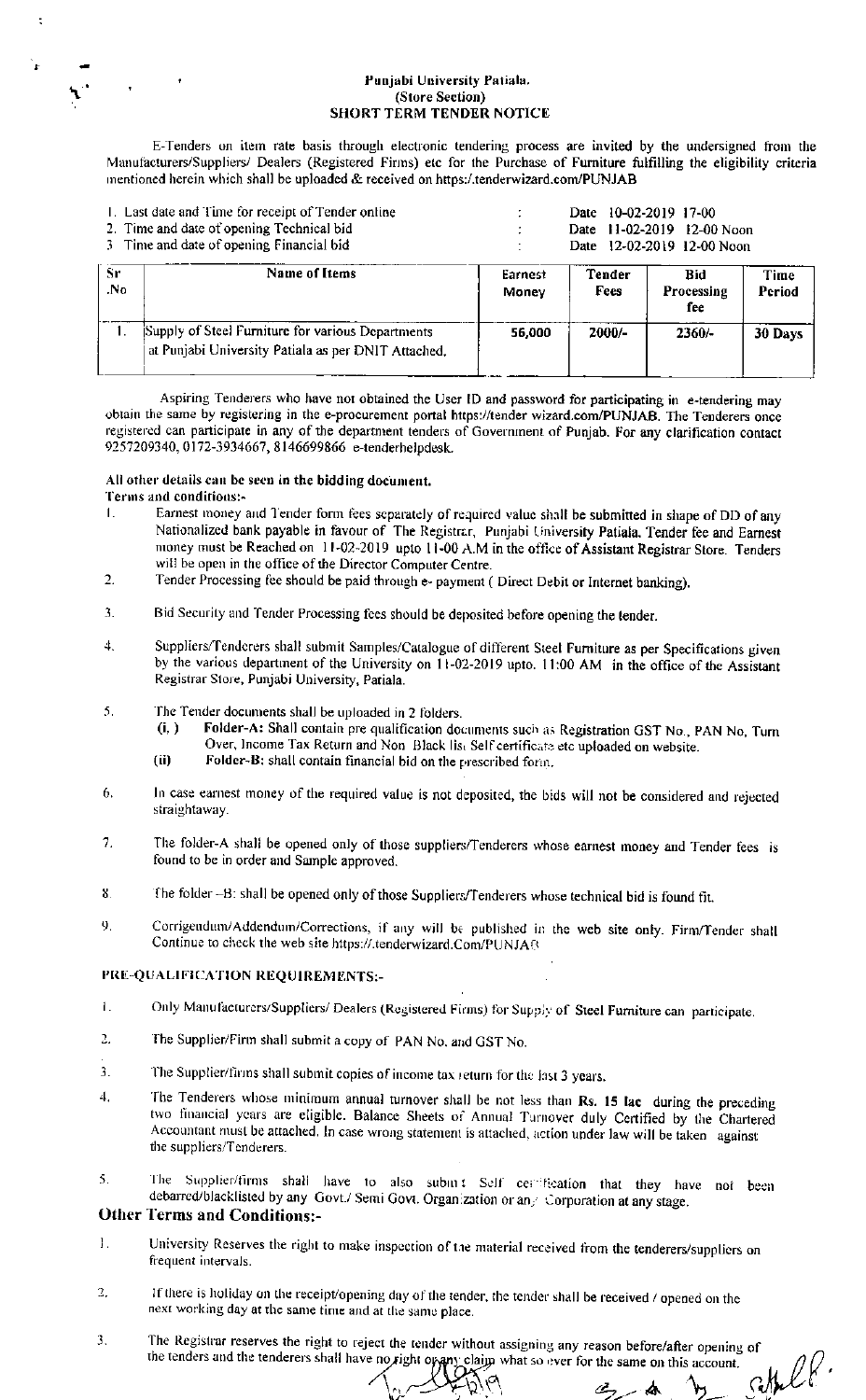- The order for quantity of Steel Furniture items can be increased or decreased. The Suppliers/ Tenderers shall have no right or any claim what so ever for the same on this account.
- The rate quoted by the Supplier/Tenderer shall be inclusive of all the taxes like GST or any other taxes 5. levied by Central Govt. or State Govt. Authority including their variations as notified by the Concerned Authority from time to time and also of all the new taxes and levies that may be imposed.
- The Supplier/ Tenderer shall comply with the proper by- Laws and legal order of the local body or 6. authority under the jurisdiction of which the supply is executed and pay all fees and charges for which he may be liable. Nothing extra shall be payable by the University on this account.
- Firm will supply the material on quoted Rates which include F.O.R., Loading, Unloading, stacking and 7. inclusive of all taxes. Nothing Extra would be paid.
- An agreement will have to be signed with the Registrar, Punjabi University Patiala within 7 days of 8 issue of supply order.
- In case of failure of supply of different Steel Furniture items as per terms of the agreement, the Earnest 9. money deposited with the University shall be forfeited. In case of any manufacturing defect in the quality of Furniture as per the specifications matched with the samples, the University reserves the right to reject the supply or and imposition of penalty.
- In case of any dispute, the jurisdiction will be Patiala (Punjab) only.  $10.$

 $\frac{1}{\sqrt{2}}$  $\ddot{+}$ 

> In case of any clarification regarding tender contact Phone No. 0175-304-6038, 304-6039 11.

VOY de Charles de Charles Charles de Charles de Charles de Charles de Charles de Charles de Charles de Charles de Charles de Charles de Charles de Charles de Charles de Charles de Charles de Charles de Charles de Charles d